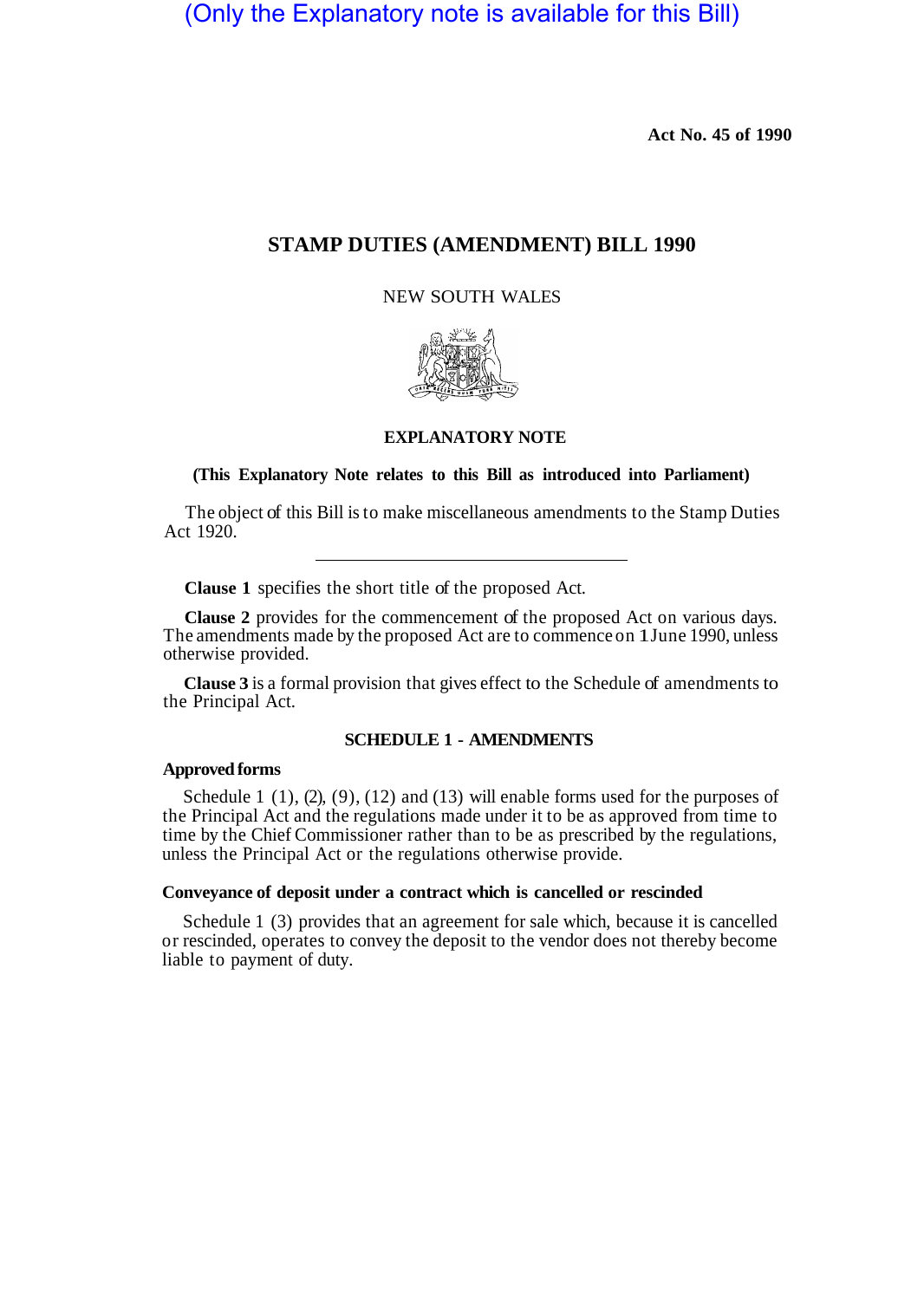# **Special trusts - exemption from stamp duty**

Schedule 1 (4) amends section 73AA. This section was inserted into the Principal Act by the Stamp Duties (Amendment) Act 1989 to exempt from stamp duty certain transfers of land subject to special trusts created prior to 1 January 1987. The amendment provides that the exemption will not apply unless the Chief Commissioner is satisfied that all land tax payable in respect of the land (including any additional land tax payable by way of penalty or otherwise) has been paid.

#### **Replacement of certain minor heads of stamp duty**

# **(a) Agreements for hire of motion picture films:**

Schedule 1 (5) and (16) (c) remove the specific liability to stamp duty of agreements for the hire of motion picture films.

# **(b) Leases of Crown lands**

Schedule 1 (16) (b) and (d) remove the specific liability to duty of leases of Crown lands under which the rent does not exceed \$3,000 per annum. These amendments will apply to leases entered into on or after  $\hat{1}$  July 1990.

After the amendments referred to in paragraphs (a) and (b) have taken effect, these instruments will be liable to stamp duty in accordance with the appropriate general head of duty.

# **Reappraisal of duty payable in respect of leases subject to rental variations**

Schedule 1 (6) replaces section 78D. This section applies to leases under which the rent may be varied during the term so that the total rent payable for the term cannot be calculated at the commencement of the lease. Under the proposed section, the amount of duty may be reassessed every 3 years or, if the Chief Commissioner and the lessee agree, the total rent payable under the lease may be taken to be the rent for the first year compounded over the remainder of the term by the amount of the annual percentage increase in the Consumer Price Index most recently available before the commencement of the lease. The amendment is to take effect on 1 July 1990.

#### **Loan securities**

#### **(a) Use of guarantees and indemnities**

Subsections (3B), (3C) and (3D) were inserted into section 84 of the Principal Act by the Stamp Duties (Amendment) Act 1988 to counter a means of avoiding loan security duty by the use of guarantees and indemnities. Schedule 1 (7) substitutes subsection  $(3\tilde{C})$  to apply its provisions not only to guarantees and indemnities but also to other instruments which may provide security for the advance. To further widen the application of subsection (3C), references to "the borrower" have been omitted.

# **(b) Collateral securities**

Schedule 1 (8) substitutes section 84B. The section in its substituted form removes the distinction between a primary loan security and a collateral loan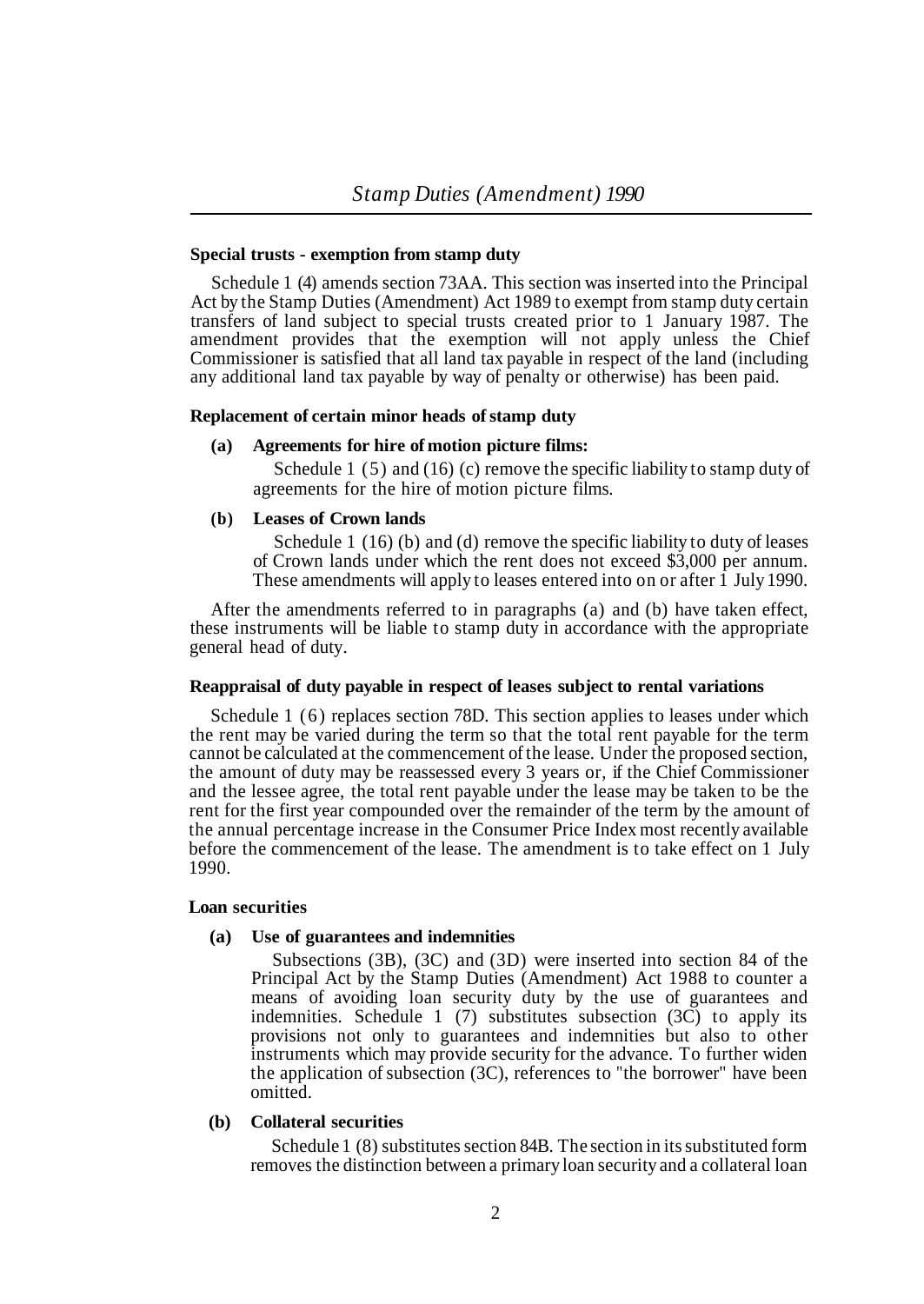# *Stamp Duties (Amendment) 1990*

security and leaves to the lodging party the choice of nominating which loan security out of a group of loan securities which arc security for the same money is to be duly stamped as a loan security. A credit is allowed for duty payable on the other related instruments to the extent to which duly (including inter-State duty) has been paid on the duly stamped instrument, subject to a minimum duty of \$10. It also seeks to strengthen the anti-avoidance provisions inserted in 1988 by removing an exemption from ad valorem duty for certain loan securities which secure, in whole or part, the same money as a loan security executed before 31 December 1988.

#### (c) **Effect of location property**

Schedule 1 (10) substitutes section 84F. The substituted section provides that if money payable under a loan security is secured partly on property in the State and partly on property out of the state, ad valorem duty is payable on that portion of the money as bears to the total amount of the money the same proportion secured by the loan security as the value of the property in the State bears to the total value of all property to which the loan security relates. If the property is wholly out of the State, the duty payable is \$10.

#### **Share transfers on registers outside the State**

Schedule 1 (11) amends section 96B. Under that section, a company incorporated in New South Wales that registers a transfer of shares which are on a branch register outside the State must, unless the branch register is in a place prescribed by the regulations under the Principal Act or the transfer is effected by a member of a stock exchange so prescribed, furnish a return and pay duty at the normal share transfer rate. A credit is allowed for duty paid in another State or Territory but not for any New South Wales duty paid on the share transfer or in relation to an oral transfer. The amendment will allow a credit in the latter two cases.

#### **Acquisitions of company and unit trust interests dutiable as conveyances of land**

#### (a) **Designated landholder**

Schedule 1 (14) amends section 99A to make it clear that for the purposes of the definition of "designated landholder" in Division 30 of Part 3, all the assets of a subsidiary, and not simply those assets comprising land, are to be taken to be assets of the parent company.

# (b) **Credit for duty paid on agreement to purchase share or units**

Schedule 1 (15) (a) amends section 99F to allow a credit to be given for the duty payable on a statement lodged under section 99E (relating to a relevant acquisition of an interest in a designated landholder for the purposes of Division 30 of Part 3) to the extent to which inter-State duty is paid on the statement.

to duty under Division 30 of Part 3 is to be reduced by the amount of any duty paid on any relevant agreement to purchase shares or units by which a relevant acquisition of an interest was obtained. The amendment is to Schedule 1 (15) (b) amends section 99F to make it clear that the liability